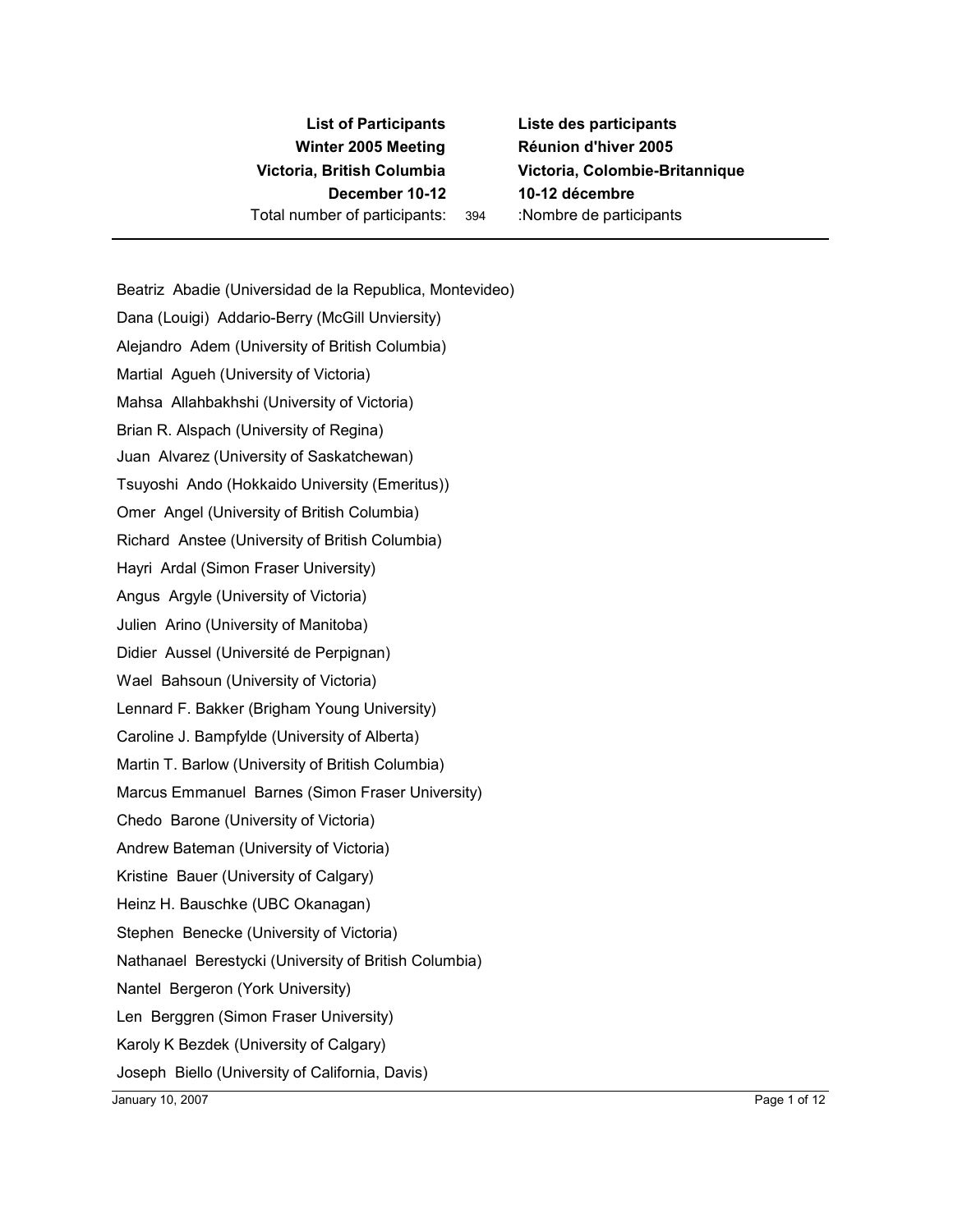Paul A. Binding (University of Calgary) Tibor T. Bisztriczky (University of Calgary) Thomas Bloom Iliya Bluskov (University of Northern BC) Anthony C.J. Bonato James V. Bondar (Carleton University) Jonathan M. Borwein (Dalhousie University) David Borwein (University of Western Ontario) Christopher J. Bose (University of Victoria) Anne Bourlioux (Université de Montréal) Steven P. Boyer (Université du Québec à Montréal) Fred G. Brauer (University of British Columbia) Berndt A. Brenken (University of Calgary) Richard Brewster (Thompson Rivers University) Jason I. Brown (Dalhousie University) Gordon Brown (University of Victoria) Patrick J. Browne (University of Saskatchewan) Aiden A. Bruen (University of Calgary) David C. Brydges (University of British Columbia) Ragnar-Olaf Buchweitz (University of Toronto) Kevin A. Buhr (University of British Columbia) P.S. Bullen (University of British Columbia) James Burke (University of Washington) H.E.A. Eddy Campbell (Memorial University of Newfoundland) Maria I. Cardoso-Goncalves (University of Victoria) Richard J. Caron (University of Windsor) F. Peter Cass (University of Western Ontario) Moshi Charnell (University of Victoria) Cedric Chauve (IRMACS (SFU)) Imin Chen (Simon Fraser University) Zhen-Qing Chen (University of Washington) Wai-Shun Cheung (University of Hong Kong) Alexei Cheviakov (University of British Columbia) Man-Duen Choi (University of Toronto)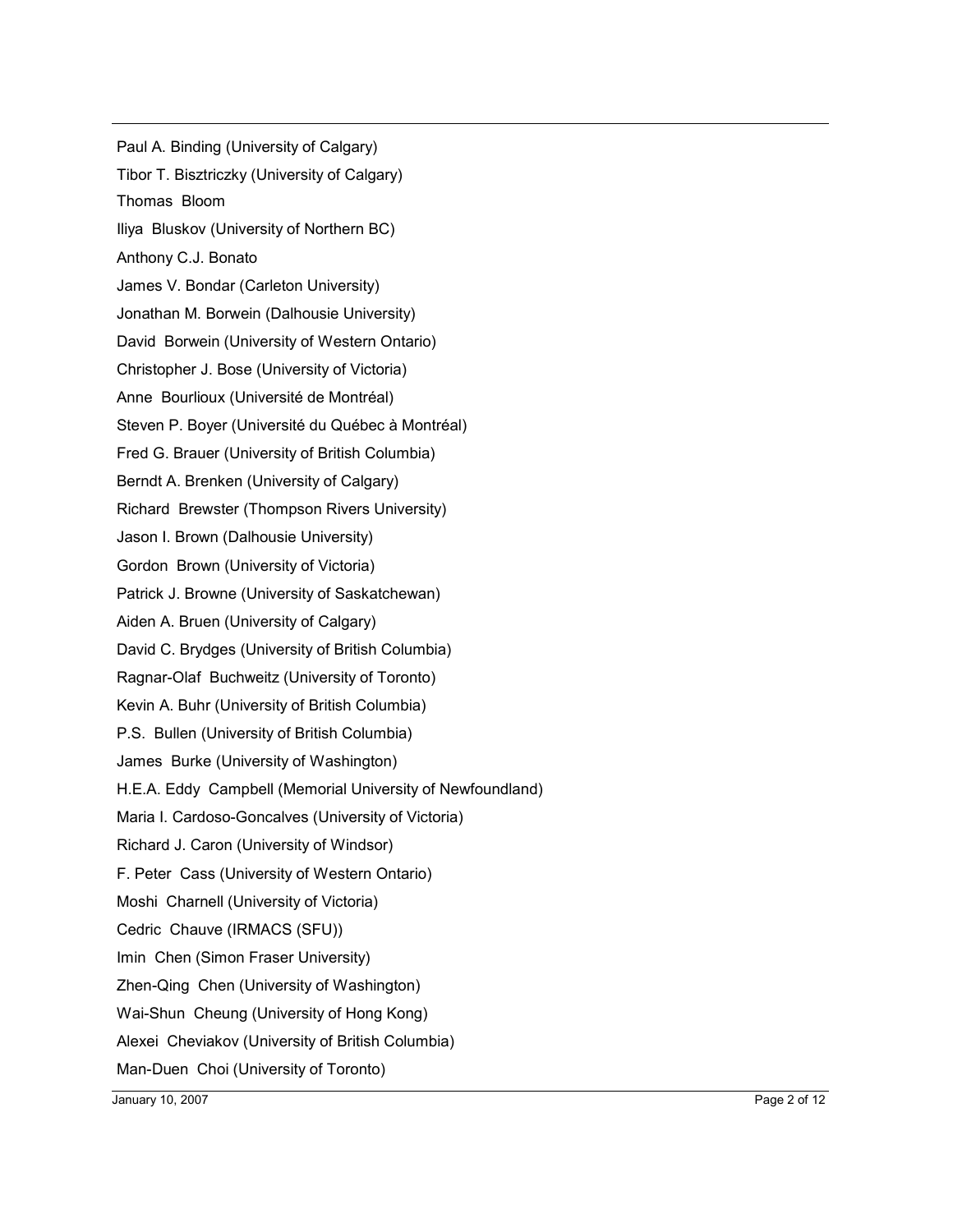Rustum Choksi (Simon Fraser University) Adam Clay (University of British Columbia) Gerald Cliff (University of Alberta) Geoffrey Bryan Cocke (University of Victoria) Warren Code (University of British Columbia) Daniel Coombs (University of British Columbia) Codina Cotar (University of British Columbia) Eva P. Curry (Dalhousie University) Eric Cytrynbaum (University of British Columbia) Sean Daugherty (University of Victoria) Kenneth R. Davidson (University of Waterloo) Adriana T. Dawes (University of British Columbia) Robert J.M. Dawson (Saint Mary's University) Daniela De Silva (University of California - Berkeley) Gerda de Vries (University of Alberta) Robin Deeley (University of Victoria) Andres del Junco (University of Toronto) Jean-Francois Delmas (Ecole des ponts et chaussees) John Dennis (Rice University) Karl H. Dilcher (Dalhousie University) Michael Doob (University of Manitoba) Dawn Drauss (Lower Columbia College) Malgorzata M. Dubiel (Simon Fraser University) Peter J. Dukes (University of Victoria) Danny Dyer (Memorial University of Newfoundland) Leah Edelstein-Keshet (University of British Columbia) Michelle Edwards (University of Victoria) Mclean Edwards (University of British Columbia) Roderick Edwards (University of Victoria) Ivar S. Ekeland (PIMS / UBC) George A. Elliott (University of Toronto) Heath Emerson (University of Victoria) Robert M. Erdahl (Queen's University) Pierpaolo Esposito (University of British Columbia)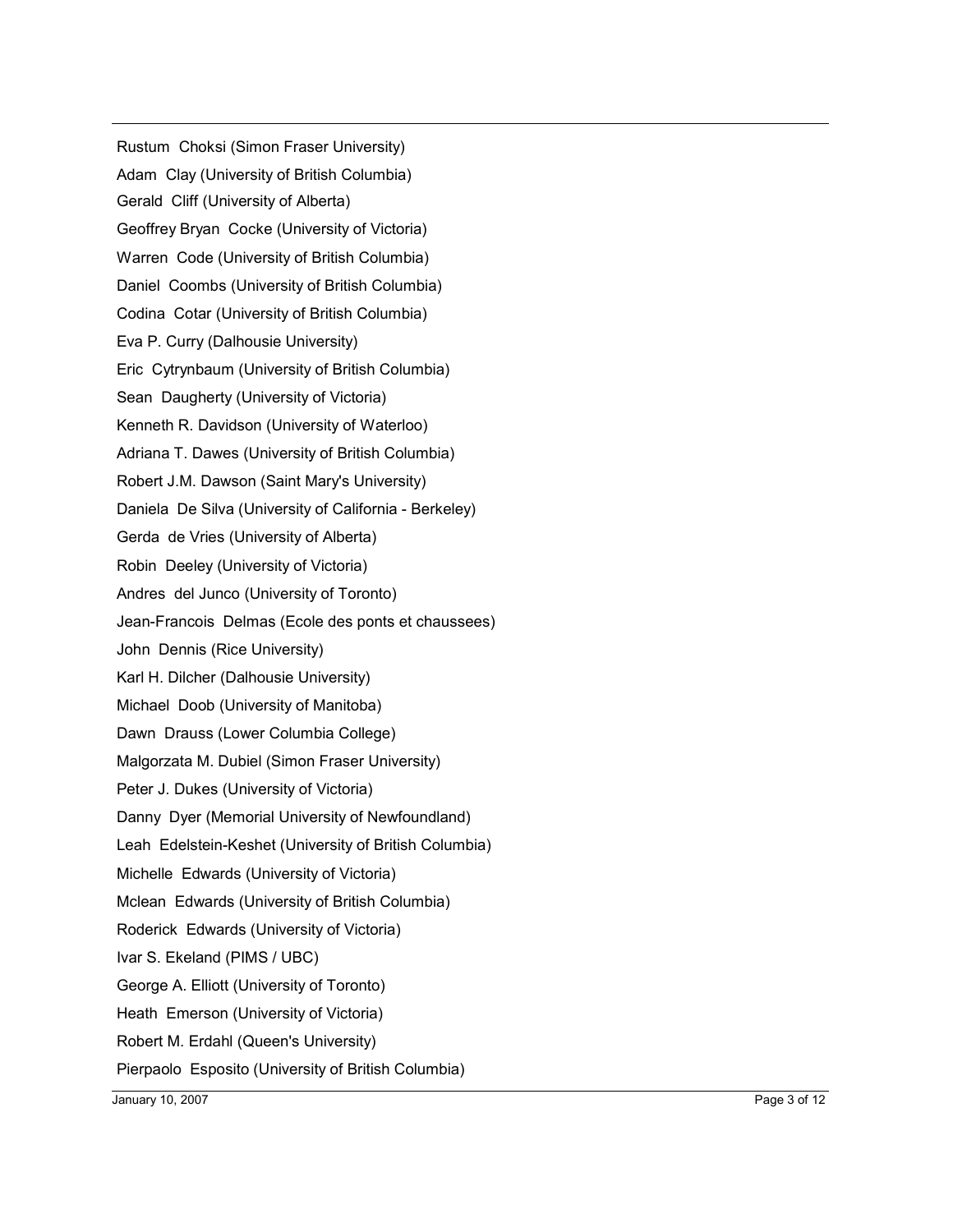Barbara Faires (Westminster College) Shaun M. Fallat (University of Regina) Douglas Farenick (University of Regina) James Ferguson (University of Victoria) Praphat Fernandes (McMaster University) Adam Fieldsteel (Wesleyan University) Stephen Finbow (St. Francis Xavier University) Arthur Stuart Finbow (Saint Mary's University) Shannon L. Fitzpatrick (University of Prince Edward Island) Stephen Forrest Patrick N. Fowler (University of Sheffield) Nikos Frantzikinakis (Institute for Advanced Study) Richard Froese (University of Bristish Columbia) Robb Fry (Thompson Rivers University) Emily Gamber (University of North Carolina at Chapel Hill) Kseniya Garaschuk (Simon Fraser University) Fereidoun Ghahramani (University of Manitoba) Mohammad Ghebleh (Simon Fraser University) Nassif Ghoussoub (Banff International Research Station) Peter C. Gibson (York University) Thierry Giordano (University of Ottawa) Luis A. Goddyn (Simon Fraser University) Daniel Goncalves (University of Victoria) Edgar G. Goodaire (Memorial University of Newfoundland) Jesse Goodman (University of British Columbia) Pawel Gora (Concordia University) Alain Goulet (University of London) Ian R. Graham (University of Toronto) J. Hardy Grant (York University) Meredith Greer (Bates College) Bettina Greese (University of Alberta) Izak Grguric (University of London) Meijiao Guan (University of British Columbia) Abba Gumel (University of Manitoba)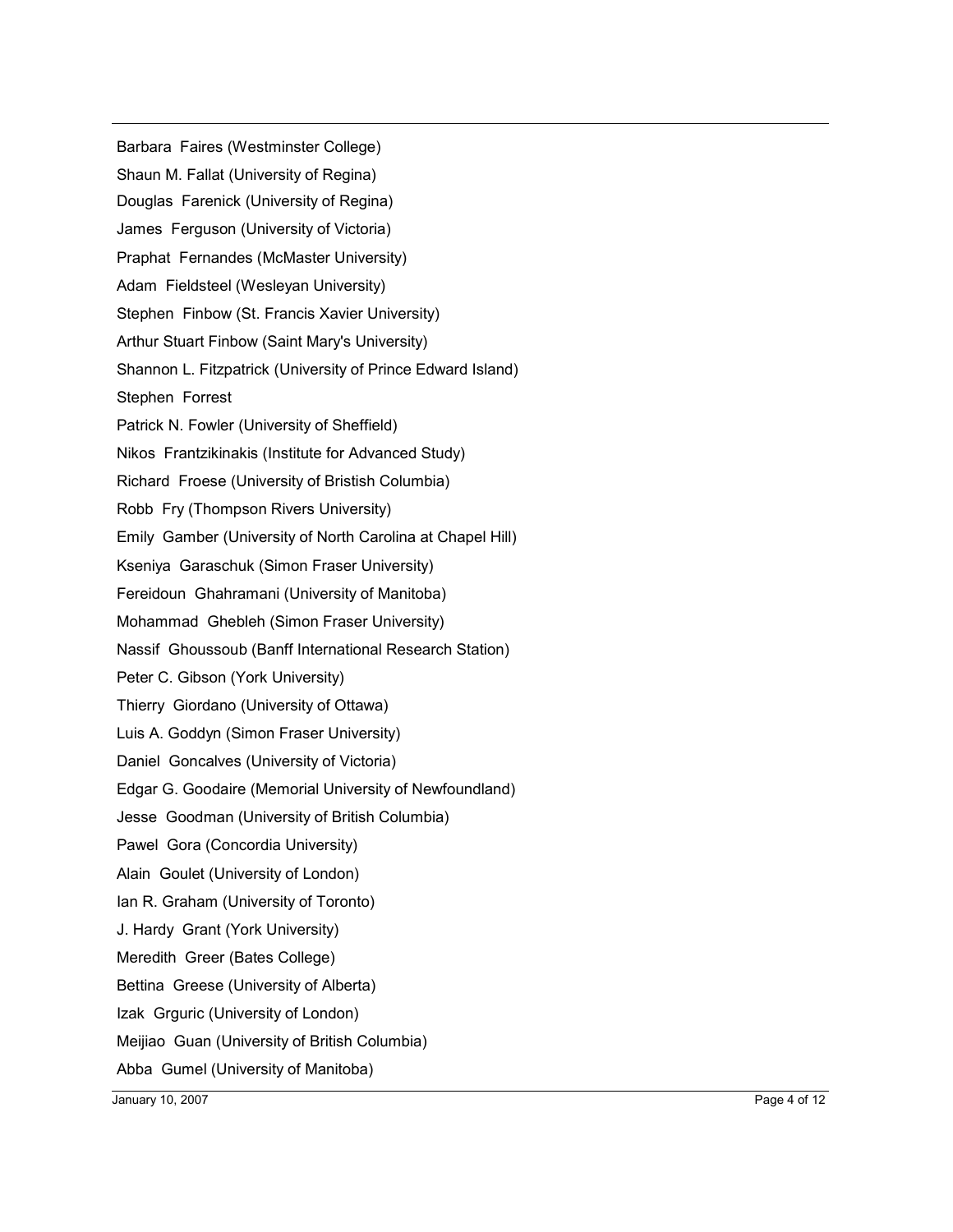Yujin Guo (University of British Columbia) Arvind Gupta (Simon Fraser University) Robert Guralnick (University of Southern California) Stephen J. Gustafson (University of British Columbia) Uffe Haagerup (South Denmark University) Gena Hahn (Université de Montréal) Thomas Hales (University of Pittsburgh) Ian Hambleton (McMaster University) Guangyue Han (University of British Columbia) Ken Harrison (Murdoch University) David Hartenstine (Western Washington University) Bert L. Hartnell (Saint Mary's University) Nora Hartsfield (Western Washington University) Ronald Haynes (Acadia University) Katherine Heinrich (University of Regina) Nick Henderson (University of Victoria) Thomas Hillen (University of Alberta) Alexander Holroyd (University of British Columbia) Peter Horak (IAS, University of Washington) Lea Howard (University of Victoria) Li-Yu (Shelley) Hsieh (University of Victoria) Zhang Hu (University of Victoria) Jing Huang (University of Victoria) Jennifer Hyndman (University of Northern British Columbia) Lev V. Idels (Malaspina University College) Reinhard Illner (University of Victoria) Mudassar Imran (Arizona State University) Gabriel Indurskis (Université du Québec à Montréal) Kelsey Innes (University of Victoria) Shafiqul Islam (University of Lethbridge) Cristian I. Ivanescu (University of Northern British Columbia) Antal A. Jarai (Carleton University) John Frederick Jardine (University of Western Ontario) Jonathan Jedwab (Simon Fraser University)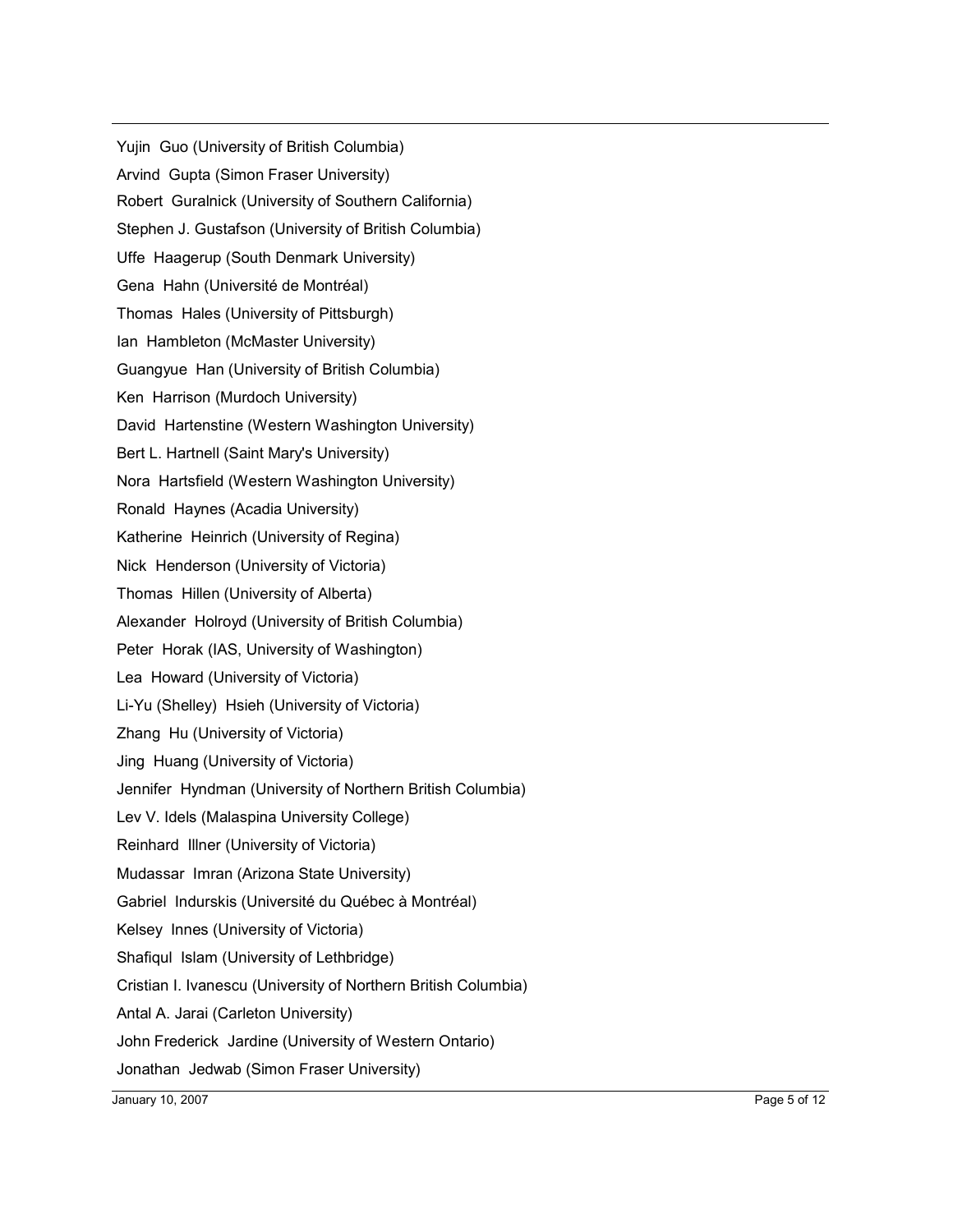Barry J. Jessup (University of Ottawa) Jenny Jiang (University of Victoria) Deborah Jones (Bethune - Cookman College) Alexander Jones (University of Toronto) Veselin Jungic (Simon Fraser University) Richard M. Kane (University of Western Ontario) Ross Kang (Oxford University) Andrea Kaufmann (University of Victoria) Shabnam Kavousian (Langara College / SFU) Peter Mark Kayll (University of Montana-Missoula) Richard Kenyon (University of British Columbia) David Kerr (Texas A&M University) Nicholas Kevlahan (McMaster University) Barbara Lee Keyfitz (Fields Institute / University of Houston) Hadi Kharaghani (University of Lethbridge) Mahdad Khatirinejad (Simon Fraser University) Boualem Khouider (University of Victoria) Brady Killough (University of Victoria) In-Jae Kim (University of Victoria) Rob Kirby (University of California - Berkeley) Stephen Kirkland (University of Regina) David Kirkpatrick (University of British Columbia) Ivo Klemes (McGill University) William Kocay (University of Manitoba) Claus M. Koestler (Carleton University) Michael Kozdron (University of Regina) Bryna Kra (Northwestern University) David Kribs (University of Guelph) Elena Kudryavtseva (University of Calgary) Izabella J. Laba (University of British Columbia) Marcelo E. Laca (University of Victoria) David Laferriere (Simon Fraser University) Esther Lamken Peter Lancaster (University of Calgary)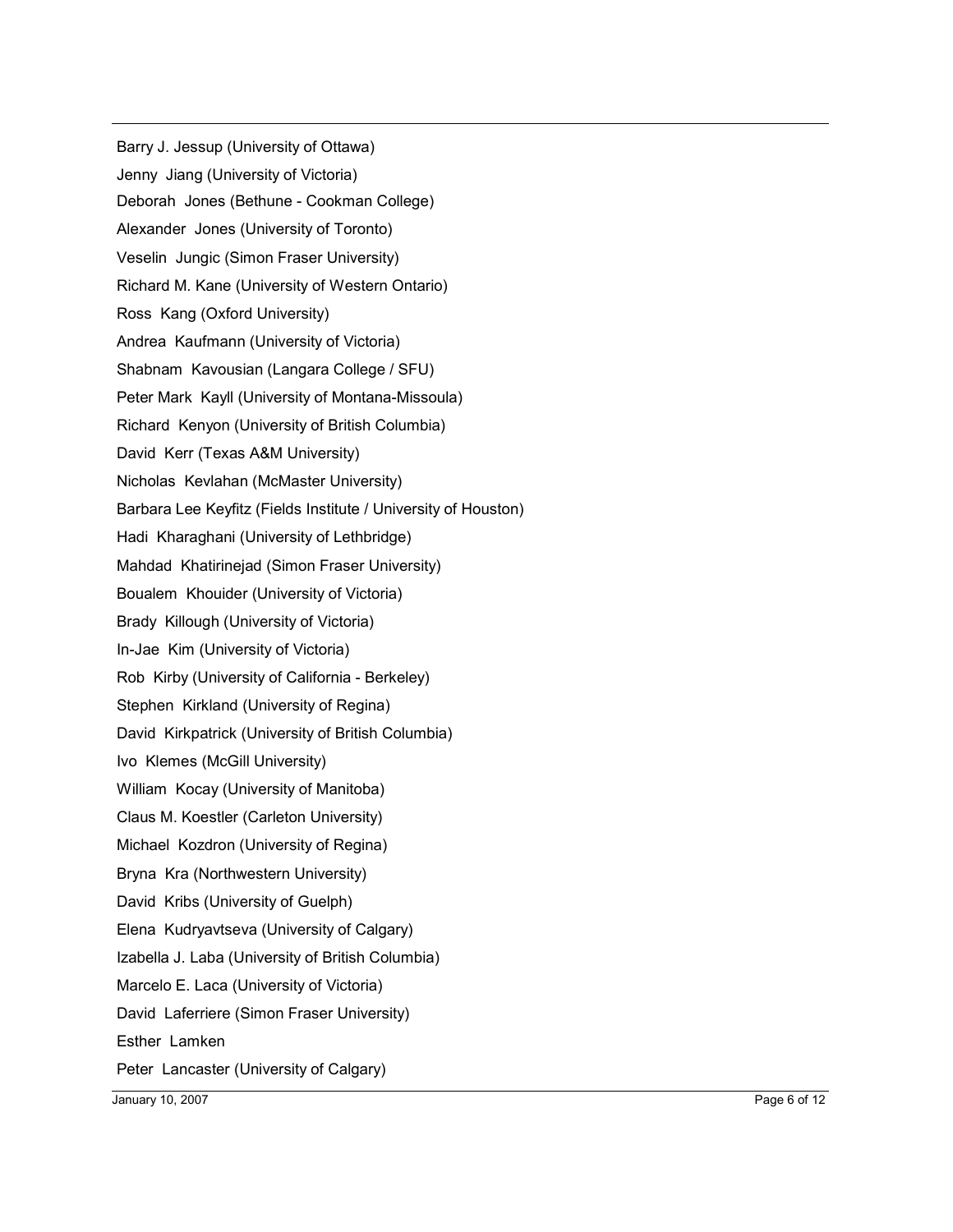Ruediger Landes (University of Oklahoma) Horst Lange (Universität Köln) Zsolt Langi (University of Calgary) Finnur Larusson (University of Western Ontario) Jeong-Yup Lee (University of Victoria) David J. Leeming (University of Victoria) Pierre Leroux (Université du Québec à Montréal) Maia Lesosky (University of Guelph) Desmond Leung (Simon Fraser University) Mark Lewis (University of Alberta) Yuying Li (University of Waterloo) Hanfeng Li (SUNY at Buffalo) Chi-Kwong Li (College of William and Mary) Dave C. Lidstone (Langara College) Peter G. Liljedahl (Simon Fraser University) Vlada Limic (University of British Columbia) Huaxin Lin (University of Oregon) Petr Lisonek (Simon Fraser University) Jim Jiping Liu (University of Lethbridge) Bibo Liu Xiaoping Liu (University of Regina) Yu-Ru Liu (University of Waterloo) Alex Liu (Kwantlen University College) Linghong Lu (University of Victoria) Jeff Lucas (Lower Columbia College) Yves Lucet (Okanagan University College) Viet-Trung Luu (University of Victoria) Gary MacGillivray (University of Victoria) Andrew Majda (Courant Institute) Tufail Malik (Arizona State University) Brian Harry Marcus (University of British Columbia) Zeinab Mashreghi (Université Laval) Javad Mashreghi (Université Laval) Mitja Mastnak (University of British Columbia)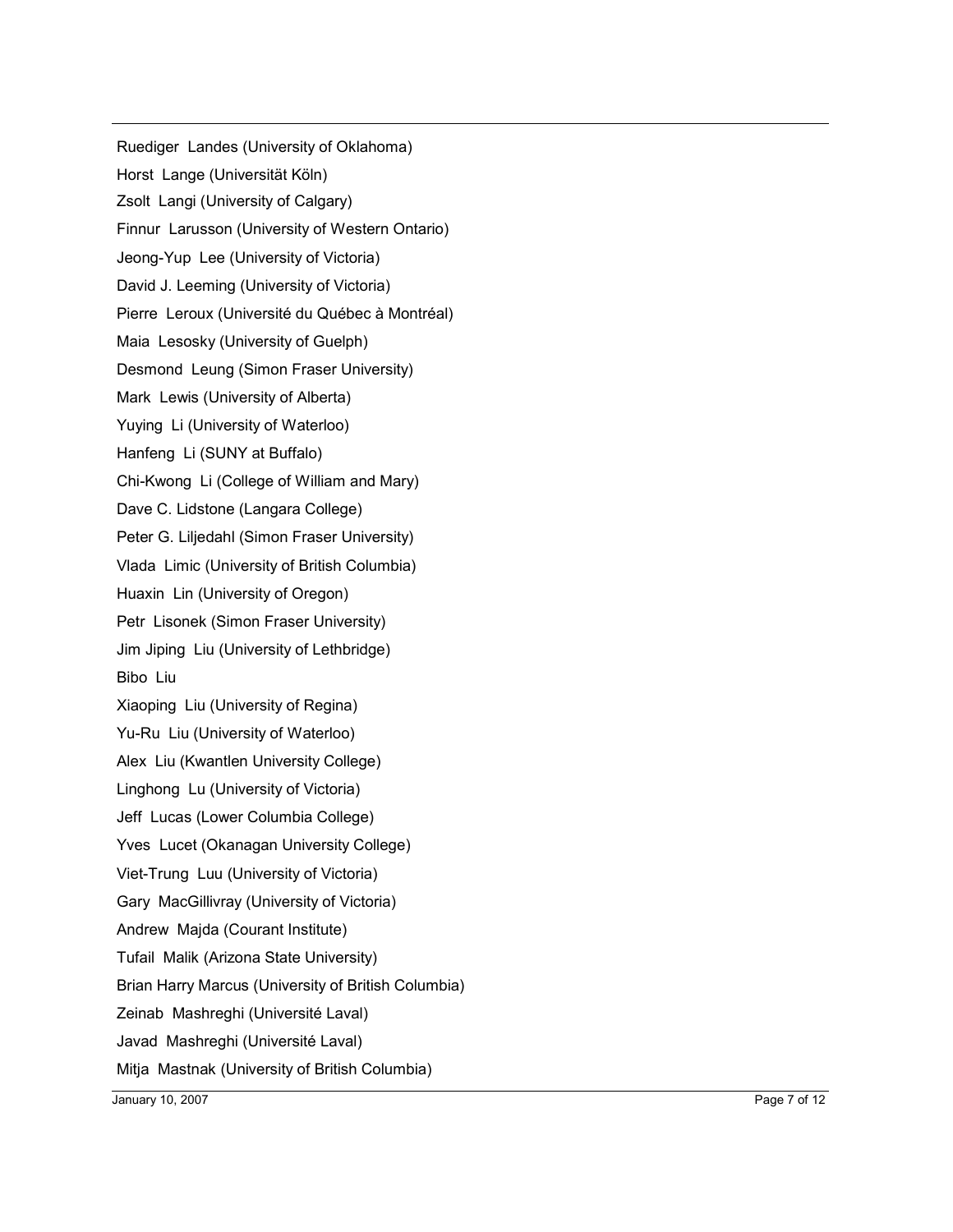Wayne Matthews (Camosun College) Hiroki Matui (University of Victoria) Robert J. McCann (University of Toronto) David McClendon (University of Maryland) Connell McCluskey (Wilfrid Laurier University) Randall McCutcheon (University of Memphis) Judith J. McDonald (Washington State University) Eric Mendelsohn (University of Toronto) Franklin Mendivil (Acadia University) C. Robert Miers (University of Victoria) Susan F. Milner (University College of the Fraser Valley) Paul Milnes (University of Western Ontario) Marsha Minchenko James A. Mingo (Queen's University) Marni Mishna (Simon Fraser University) Bojan Mohar (Simon Fraser University) Abbas Momeni (University of British Columbia) Adam Monahan (University of Victoria) Rahim N. Moosa (University of Waterloo) Robert P. Morewood (Crofton House School) Dave W. Morris (University of Lethbridge) Joy Morris (University of Regina) Kieka C.M. Mynhardt (University of Victoria) Wendy Myrvold (University of Victoria) Shahla Nasserasr (University of Victoria) Marton Naszodi (University of Calgary) Matthias M. Neufang (Carleton University) Truyen Nguyen (Mathematical Sciences Research Institute) Andrew J. Nicas (McMaster University) Victor Nunez (CIMAT) Adam Oberman (Simon Fraser University) Ortrud R Oellermann (University of Winnipeg) Susan M. Oesterle (Douglas College) Dale Olesky (University of Victoria)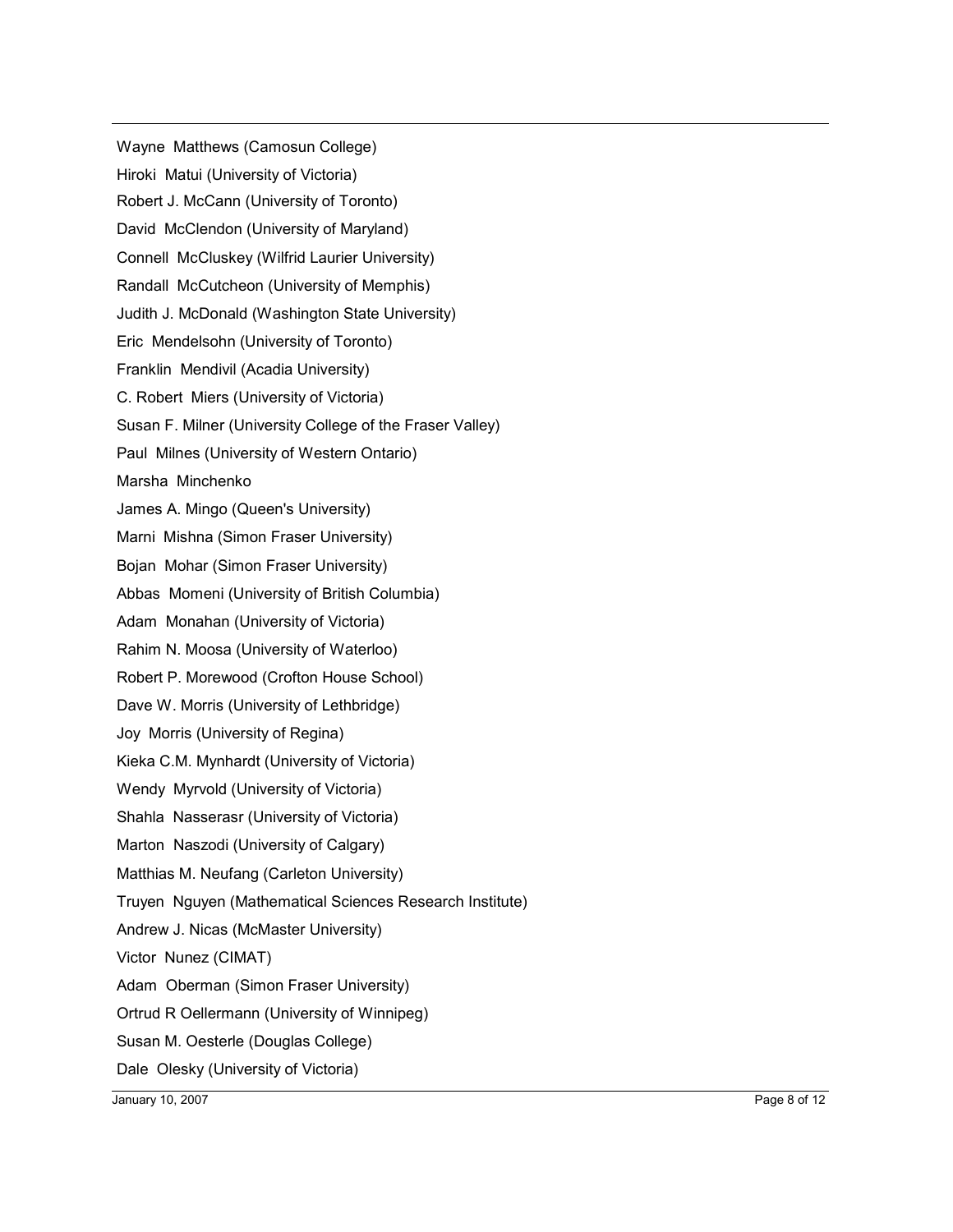Matjaz Omladic (University of Ljubljana) Daniel Panario (Carleton University) Vladislav Panferov (McMaster University) Olivier Pauluis (Courant Institute) Jason Peebles (University of Victoria) Jiming Peng (McMaster University) Rajesh J. Pereira (University of Saskatchewan) Edwin A. Perkins (University of British Columbia) John Phillips (University of Victoria) David A. Pike (Memorial University of Newfoundland) Marcus Pivato (Trent University) Craig R. Platt (University of Manitoba) Dan Pollock (University of Victoria) David G. Poole (Trent University) Francis Poulin (University of Waterloo) Jogvan Martin Poulsen Dorette A. Pronk (Dalhousie University) Ian F. Putnam (University of Victoria) Anthony Quas (University of Victoria) Jeremy Quastel (University of Toronto) Heydar Radjavi (University of Waterloo) Antonio Ramirez (University of British Columbia) Andrew Rechnitzer (University of Melbourn) Bruce A. Reed (McGill University) Bruno Rémillard (HEC Montréal) Gunnar Restorff (University of Copenhagen / Fields Institute) Cary Rhode (Lower Columbia College) David L. Rodgers Dale Preston Odin Rolfsen (University of British Columbia) Simon Rose (University of British Columbia) Robert D. Rosebrugh (Mount Allison University) Joseph Rosenblatt (University of Illinois) Peter Rosenthal (University of Toronto) Daniel Rudolph (Colorado State University)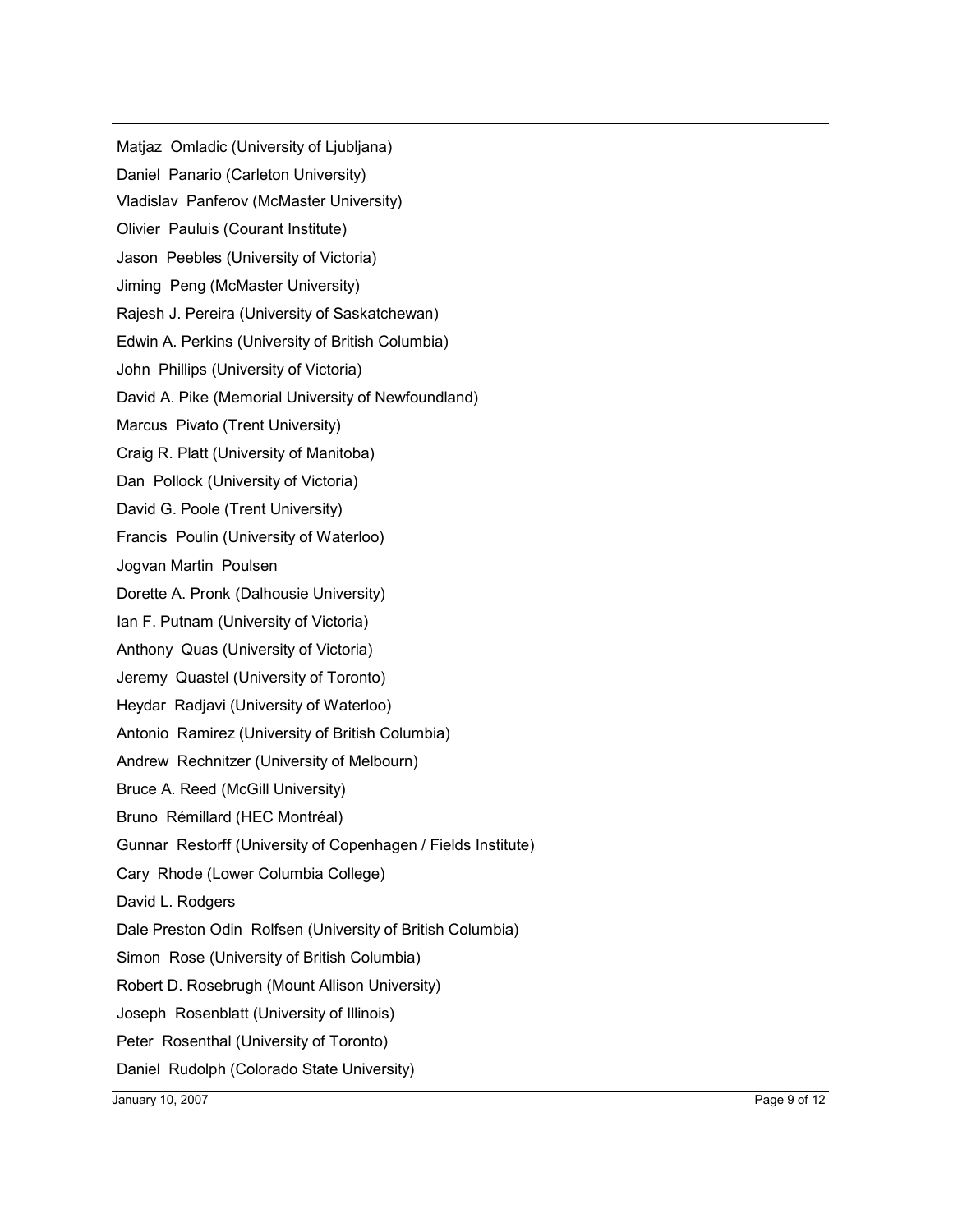Volker Runde (University of Alberta) Frank Ruskey (University of Victoria) Ayse Sahin (DePaul University) Mateja Sajna (University of Ottawa) Thomas S. Salisbury (Fields Institute / York University) Bill Sands (University of Calgary) Alistair R.J. Savage (University of Toronto) Carla Savage (North Carolina State) Anamaria Savu (University of Northern British Columbia) Oded Schramm (Microsoft Research) John Scinocca (CCCma - Univ. of Victoria) Laura Scull (University of British Columbia) Peter Semrl (University of Ljubljana) Bhanu Pratap Sharma (Professional Engineers of Ontario) F. Arthur Sherk (University of Toronto) Vasilisa Shramchenko (Concordia/Max Planck Institut) Nathan Sidoli (Simon Fraser University) Mark Siggers Cesar Silva (Williams College) Denis K. Sjerve (University of British Columbia) Bethany Smith (University of Victoria) Jozsef Solymosi (University of British Columbia) Terry Soo (University of British Columbia) Joshua Sorge (University of Victoria) Christine E. Soteros (University of Saskatchewan) Ahmed R. Sourour (University of Victoria) Amik St. Cyr (National Center for Atmospheric Research) Ladislav Stacho (Simon Fraser University) Donald Stanley (University of Regina) Juris Steprans (York University) Brett Stevens (Carleton University) Tara Stuckless (University of Regina) Subhash Suri (University of California) Srinivasa Swaminathan (Dalhousie University)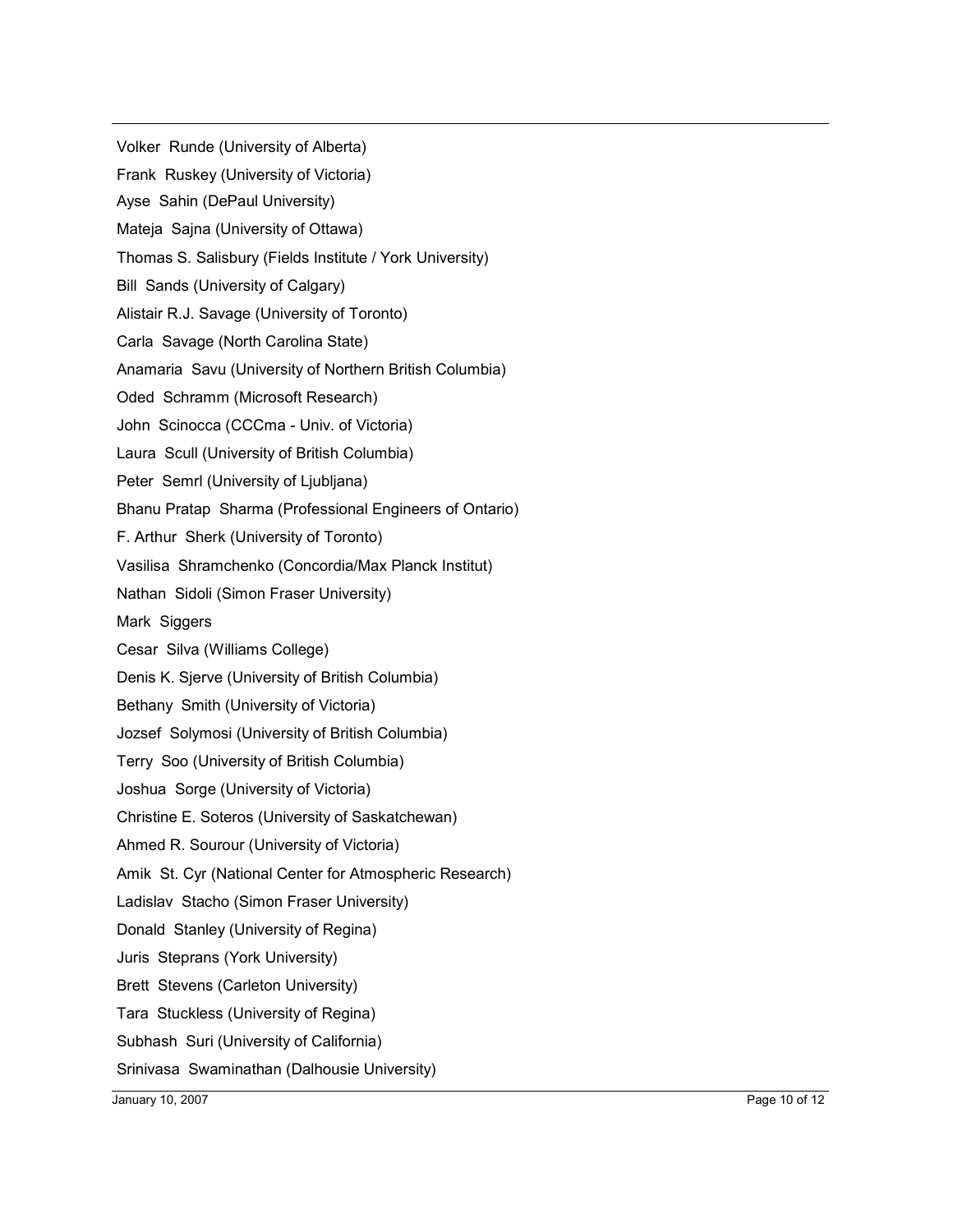Cobus Swarts (University of Victoria) Michael Szafron (University of Saskatchewan) Gabor Tardos (Simon Fraser University) Mohamed Tawhid (Thompson Rivers University) Peter D. Taylor (Queen's University) Holger Teismann (Acadia University) Fridolin S.T. Ting (Lakehead University) Pierre Tisseur (Trent University) Nicole Tomczak-Jaegermann (University of Alberta) Csaba Toth (MIT) Agnes Tourin (McMaster University) Michael Tsatsomeros (Washington State University) Paul Tseng (University of Washington) Rebecca Tyson (University of British Columbia - Okanagan) John H. Ursell (Queen's University) Glen Van Brummelen (Dibner Inst. For History of Sci. & Tech.) P. van den Driessche (University of Victoria) Stephanie van Willigenburg (University of British Columbia) Luis Verde-Star (Universidad Autonoma Metropolitana) Maryam Verdian Rizi (Simon Fraser University.) Serge Villemure (NSERC) Balint Virag (University of Toronto) Terry I. Visentin (University of Winnipeg) Jens von Bergmann (University of Calgary) Vitali Vougalter (University of Toronto) Byron E. Wall (York University) Genevieve Walsh (University of Texas at Austin) Xianfu Wang (UBC - Okanagan) Lin Wang (University of Victoria) Michael J. Ward (University of British Columbia) James Watmough (University of New Brunswick) Liam Watson (Université du Québec à Montréal) Valerie L. Watts (Malaspina University College) David L. Wehlau (Royal Military College)